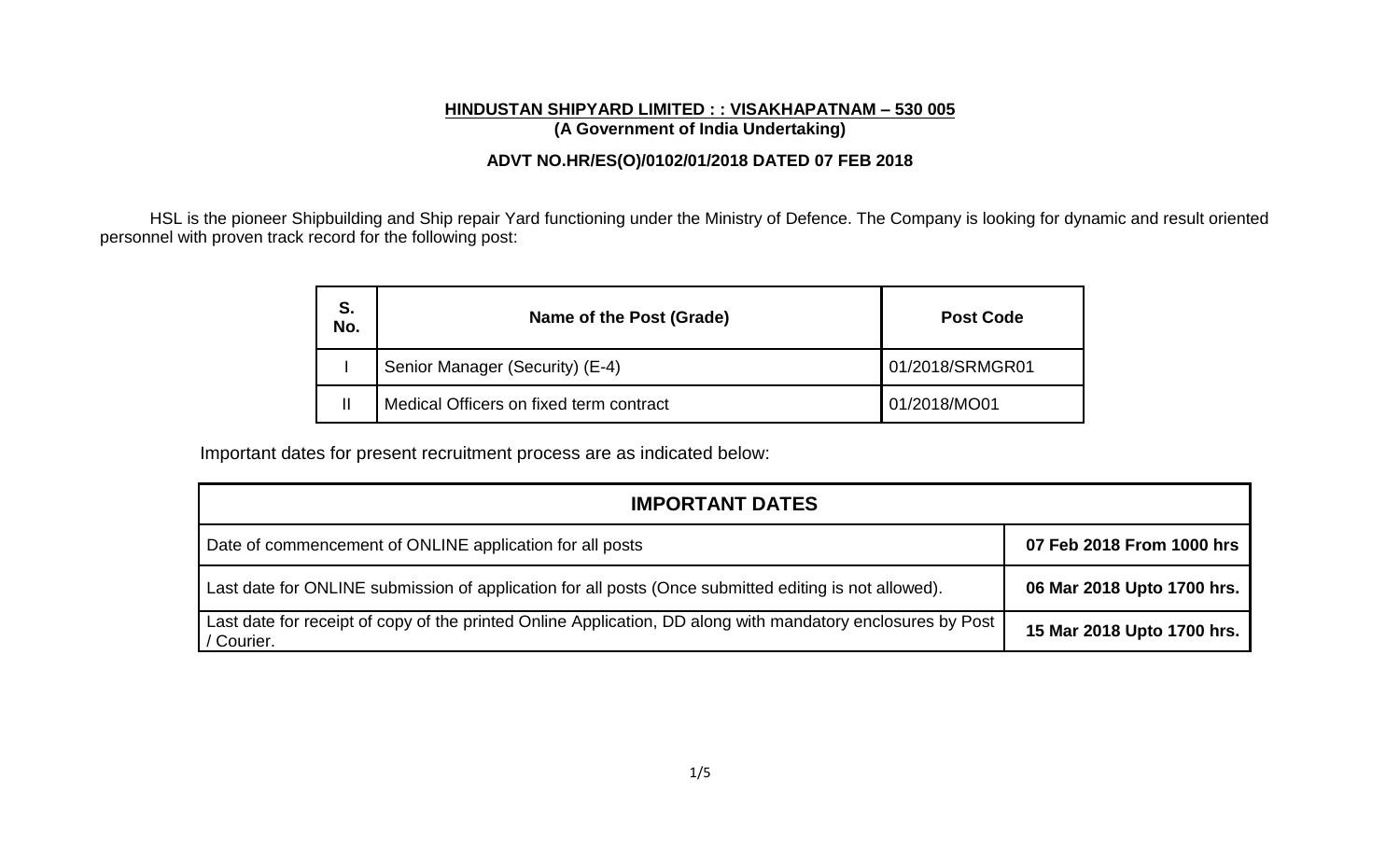| S<br>No.      | Name of the post<br>(Grade)                                               | <b>Scale of Pay</b><br>(IDA)                                                                 | Max. Age<br>As on<br>06 Mar 18 | Discipline/<br><b>Reservation &amp;</b><br>No. of posts | Qualification*                                                                                                                                                                                                                                                                                                                             | Professional experience as on<br>06 Mar 2018                                                                                                                                                                                                                                                                                                                                                                                                    |
|---------------|---------------------------------------------------------------------------|----------------------------------------------------------------------------------------------|--------------------------------|---------------------------------------------------------|--------------------------------------------------------------------------------------------------------------------------------------------------------------------------------------------------------------------------------------------------------------------------------------------------------------------------------------------|-------------------------------------------------------------------------------------------------------------------------------------------------------------------------------------------------------------------------------------------------------------------------------------------------------------------------------------------------------------------------------------------------------------------------------------------------|
| Ι.            | Senior Manager (E-4)<br>Post code:<br>01/2018/SR MGR 01                   | $Rs.29,100-$<br>54,500<br>Total<br>emoluments at<br>the minimum pay<br>scale:<br>Rs.74,758/- | 42 Yrs                         | Security<br>1 Post (UR)                                 | <b>Essential</b><br>(a) Graduate in any discipline from a<br>recognised University with an aggregate of<br>not less than 55% of marks in the qualifying<br>examination.<br>(b) ExDefence/CISF/BSF/Police/Paramilitary<br>Forces.<br>Desirable:<br>Diploma or Course in 'Security'.                                                         | Minimum 12 years post qualification<br>experience in Security in a large<br><b>Organisation / Armed Forces</b><br>Candidates from Govt/PSUs should<br>have minimum 3 years experience in<br>immediate lower grade of<br>$IDA - PSU - Rs.24,900 - 50,500$<br>CDA - Govt-Rs.15,600 - 39,100<br>(PB-3) Grade Pay - Rs.6,600 & above.<br>Candidates from Private<br>Sector<br>companies having their present CTC<br>of Rs.10 Lakhs PA are eligible. |
| $\mathbf{  }$ | Medical Officer (on<br>fixed term contract)<br>Post Code<br>01/2018/MO 01 | Rs.31,200/-<br>(consolidated all<br>inclusive)                                               | 61 yrs                         | Medical<br>6 Posts<br>$(UR-5 &$<br>$OBC-1)$             | <b>Essential</b><br>MBBS Degree and registered with Indian<br><b>Medical Council.</b><br><b>Desirable</b><br>Preference will be given to those having PG<br>Degree / Diploma in General Medicine /<br>Industrial Medicine / OB & Gynaecology /<br>Radiology Paediatrics. Only lady Doctors will<br>be taken in OB & Gynaecology discipline | <b>Essential</b><br>Candidates should have minimum one<br>year post qualification experience in<br>Medical Department of CPSEs with<br>large industrial townships / Govt.<br>Hospitals in District Head Quarters/<br>Large Industrial Hospitals in Private<br>Sector. /Govt. Sector.                                                                                                                                                            |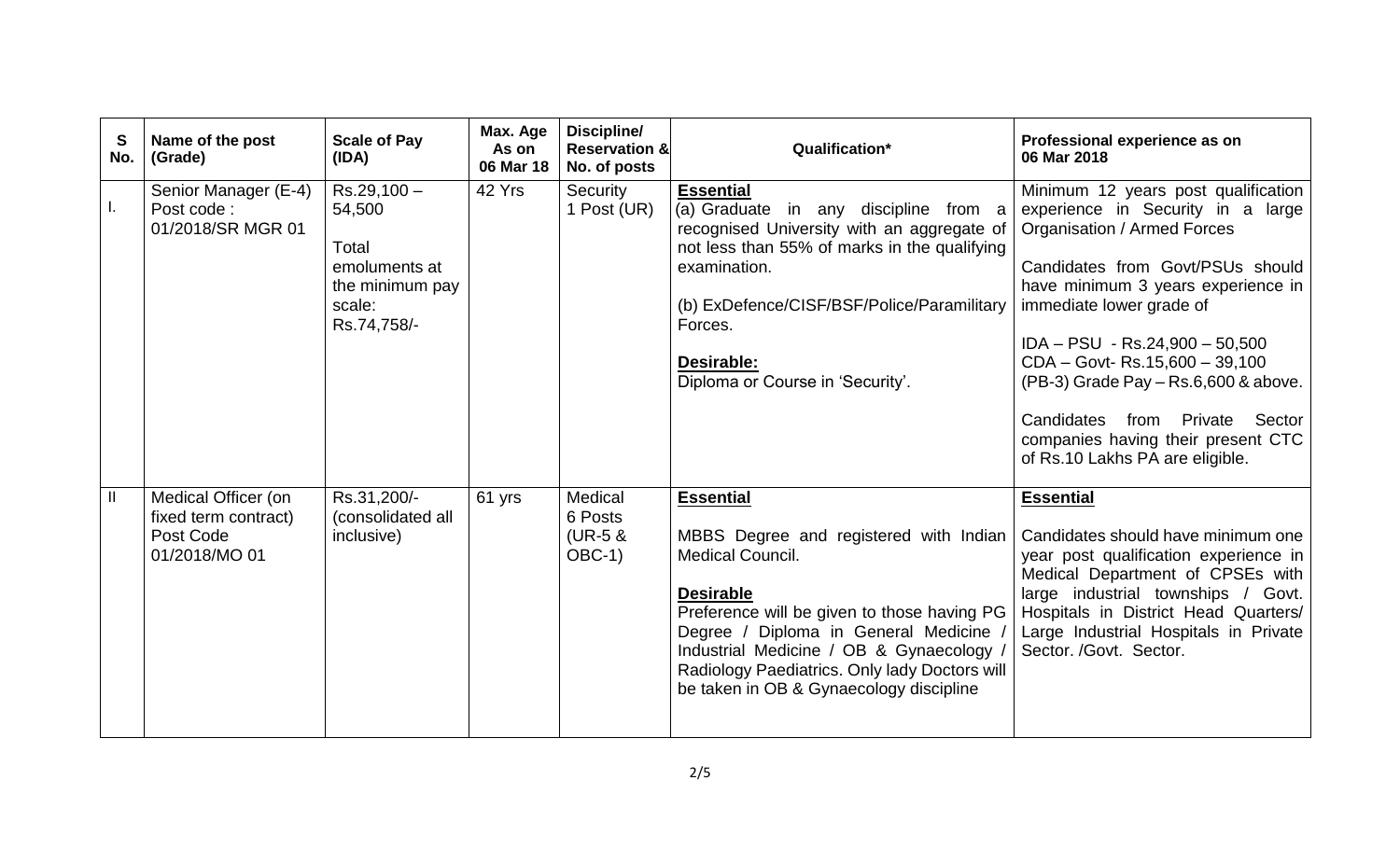#### **GENERAL INSTRUCTIONS:**

- i. No Application fee for internal candidates.
- ii. Age will be relaxed for SC/ST/OBC/PWD categories as per Government rules. In case of ex-servicemen the upper age limit will be relaxed to the extent of number of years of service in the armed forces however the resultant age after deducting the period of service from the actual age should not exceed the prescribed age limit by more than 3 years.
- iii. Indian Nationals only need to apply.
- iv. Applications sent other than the prescribed method stand rejected.
- v. Application Fee is Rs.100/-. No Registration fee for SC/ST/PH Candidates. Fee once paid will not be refunded under any circumstances. Candidates are therefore requested to verify their eligibility before applying. Payment should be made only by way of Demand Draft (DD) drawn in favour of M/s Hindustan Shipyard Ltd., payable at Visakhapatnam.
- **vi. Candidate should write his/her ONLINE Registration Number, Name, Date of Birth and Post applied at the back side of the Demand Draft (DD).**
- **vii.** Print-out of the filled Online Application, DD along with **mandatory enclosures** viz., Self attested copies of Degree/PG Marks lists, Provisional Certificate, Proof of Date of Birth, Caste/PH Certificate, Experience certificates, latest salary certificate etc., and Annexure-I must be forwarded through Postal/Courier Services and should reach General Manager (HR), Hindustan Shipyard Ltd., Gandhigram (PO), Visakhapatnam – 530 005 on or before **15 Mar 2018.**
- viii. The candidates applying should ensure that they fulfil all eligibility conditions. Their admission at all stages is purely provisional. Mere issue of letter for written test or interview will not imply that candidature has been accepted. Verification of Original Certificates will be done only at the time of interview. The candidature of a candidate shall be cancelled at any point of time if the candidate is found not meeting the advertised eligibility criteria.
- ix. All original documents such as Degree Certificate, proof of Date of Birth, Caste/PH Certificate, Experience Certificates etc., will be checked at the time of interview. Non-production of original documents will debar the candidate from appearing for the interview and in that case no Travel Fare will be reimbursed to such candidates.
- x. Candidature of a candidate is liable to be rejected at any stage of the recruitment process or after recruitment or joining, if any information provided by the candidate is found to be false or not in conformity with the eligible criteria mentioned in the advertisement.
- xi. SC/ST candidates should possess valid Certificate in the prescribed format. Candidates from OBC-NCL category should possess certificate in the prescribed format and issued during the year 2017 (not later than 06 months).
- xii. The Management reserves the right to create and operate a panel of shortlisted candidates.
- **xiii.** The Qualifying Requirement /Experience & Age limit shall be reckoned as on the last date for online submission of application i.e., **06 Mar 2018.**
- xiv. Mere possession of the requisite qualification and experience will not confer any right to be called for interview. However, the Management reserves the right to relax qualifications/experience/age in the case of exceptionally experienced and qualified candidates.
- xv. The Management reserves the right to Increase or decrease the number of posts or consider for lower posts/grades to meet the organizational requirement.
- xvi. The Management reserves the right to raise the minimum eligibility standards, change the selection criteria, and cancel the recruitment process without assigning any reasons.
- xvii. Candidates presently working in Government should submit "No Objection Certificate" from the present Organisation at the time of interview. Without "No Objection Certificate", the candidate will not be interviewed and accordingly no TA will be paid.
- xviii. Out-station Candidates called for interview for the post at S. No. 1 will be paid To and fro II AC train fare by shortest route and for the post at S. No. 2 will be paid To and fro III AC train fare by shortest route. All notifications to the candidates will be displayed in the website [http://www.hslvizag.in](http://www.hslvizag.in/) Applicants are requested to visit the website from time to time to get updates.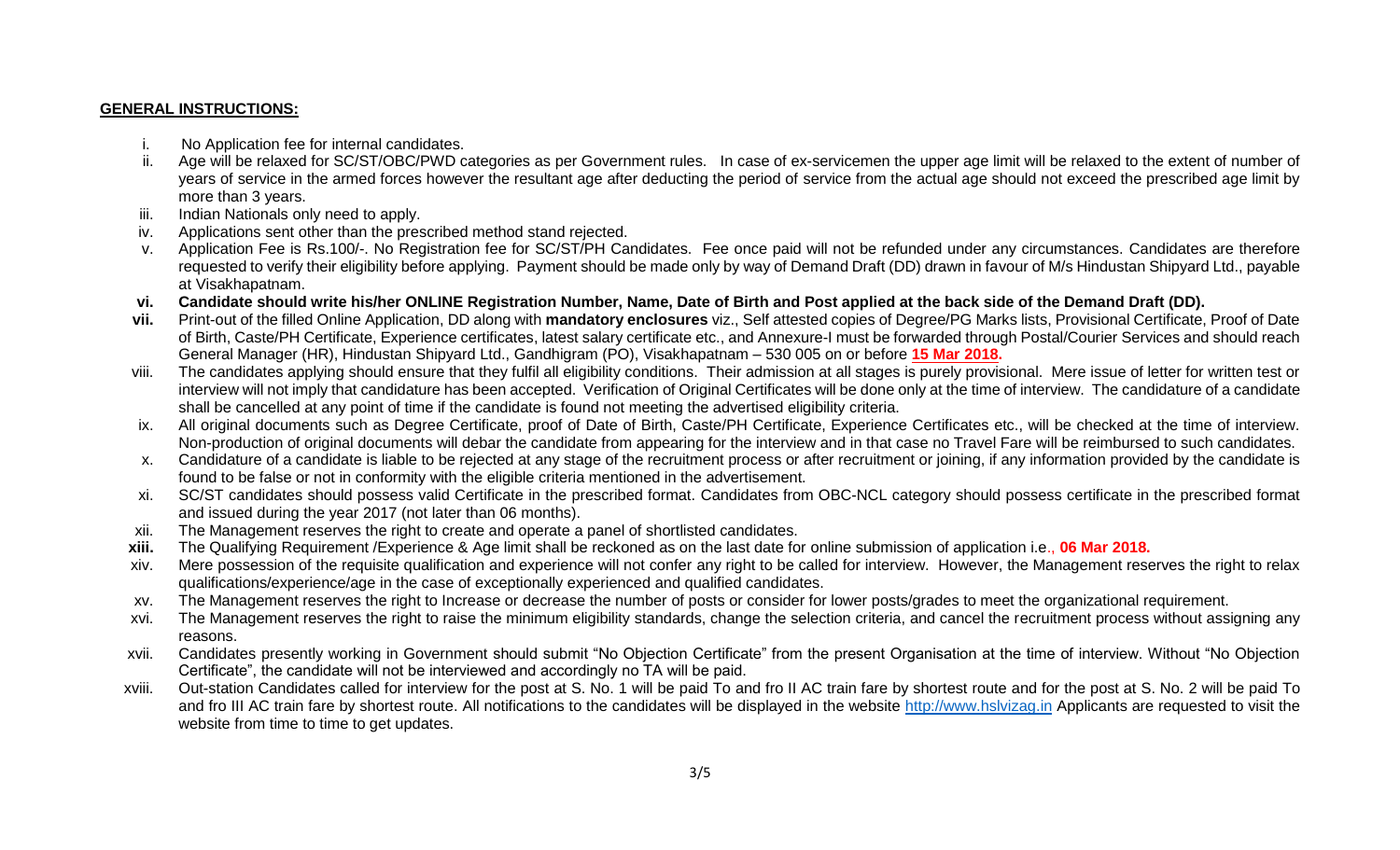## **EXPERIENCE DETAILS** Annexure – I

**Please also state briefly as to how your experience is relevant to the post applied for:-**

| SI.<br>No. | <b>Name of the Organisation</b> | <b>Designation</b> | <b>Nature of Duties</b> | No. of<br>years | Salary/CTC |
|------------|---------------------------------|--------------------|-------------------------|-----------------|------------|
|            |                                 |                    |                         |                 |            |
|            |                                 |                    |                         |                 |            |
|            |                                 |                    |                         |                 |            |

# **HOW TO APPLY(Note: Please read the instructions carefully before filling the online application)**

- 1. The Application should be submitted ONLINE via [http://www.hslvizag.in](http://www.hslvizag.in/)
- 2. Candidates should possess a valid E mail id and remain active for at least next one year. All future correspondence would be sent via e mail only.
- 3. Candidate should upload his/her photograph (20 50KB) and signature (10 20KB) in the prescribed format and size.
- 4. Candidates must have the DD (Demand Draft) payment details of the current post before applying online.
- 5. Candidates are requested NOT to be idle for more than 5 minutes to avoid the expiry of web page while filling the online application.
- 6. Candidate should be ready with all the bio-data before filling the application.
- 7. Click on "Careers" under "Human Resources" visit "Current Openings" link to view the openings available.
- 8. Please read the advertisement notice carefully, candidates are advised to self-check their eligibility against the recruitment posts.
- 9. Click on the respective link under "Apply Now" to submit the application online.
- 10. Registration process contain 3 stages 1) Personal details 2) Educational details and 3) Payment details